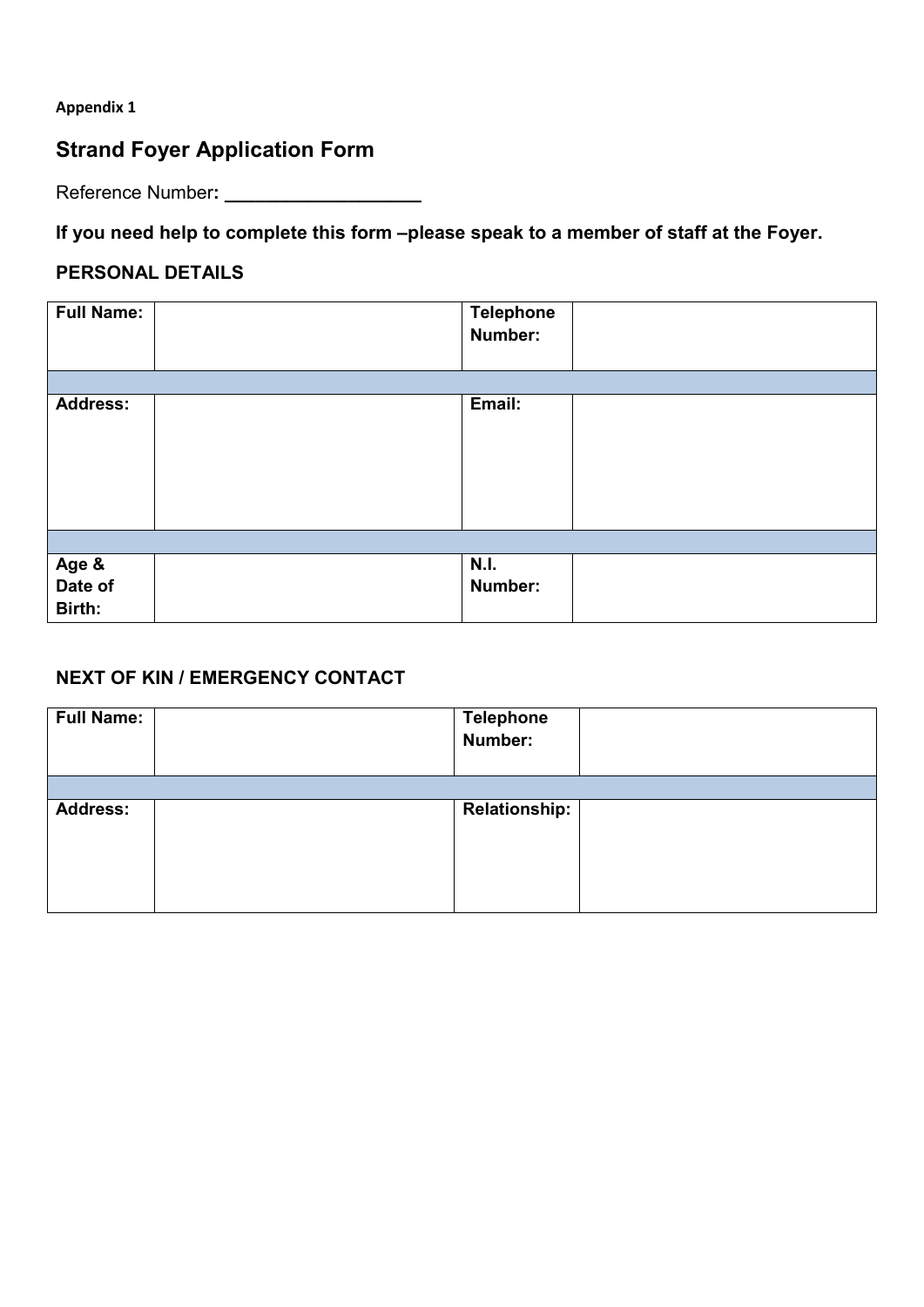### **REFERRAL DETAILS**

| Self-referral?                                  | Yes | П |                  |  |
|-------------------------------------------------|-----|---|------------------|--|
|                                                 | No  | П |                  |  |
|                                                 |     |   |                  |  |
| If no, please give details of referral agency - |     |   |                  |  |
| Agency:                                         |     |   |                  |  |
|                                                 |     |   |                  |  |
|                                                 |     |   |                  |  |
| <b>Staff Member:</b>                            |     |   | <b>Telephone</b> |  |
|                                                 |     |   | Number:          |  |
|                                                 |     |   |                  |  |
| <b>Address:</b>                                 |     |   | Email:           |  |
|                                                 |     |   |                  |  |

# **Housing**

| What is your current housing situation? (Please tick)                                     |        |                                             |        |  |  |
|-------------------------------------------------------------------------------------------|--------|---------------------------------------------|--------|--|--|
|                                                                                           |        |                                             |        |  |  |
| Family home                                                                               | $\Box$ | <b>Housing Association</b><br>Accommodation | $\Box$ |  |  |
| Supported<br>Accommodation                                                                | $\Box$ | <b>Housing Executive</b><br>Accommodation   | $\Box$ |  |  |
| Staying with a friend                                                                     | $\Box$ | Other                                       | $\Box$ |  |  |
|                                                                                           |        |                                             |        |  |  |
| If other, please give details:                                                            |        |                                             |        |  |  |
|                                                                                           |        |                                             |        |  |  |
|                                                                                           |        |                                             |        |  |  |
|                                                                                           |        |                                             |        |  |  |
| How long have you                                                                         |        |                                             |        |  |  |
| lived at this address:                                                                    |        |                                             |        |  |  |
|                                                                                           |        |                                             |        |  |  |
|                                                                                           |        |                                             |        |  |  |
| Why do you need to                                                                        |        |                                             |        |  |  |
| leave your current<br>accommodation?                                                      |        |                                             |        |  |  |
|                                                                                           |        |                                             |        |  |  |
|                                                                                           |        |                                             |        |  |  |
|                                                                                           |        |                                             |        |  |  |
| When do you need to<br>leave your current                                                 |        |                                             |        |  |  |
| accommodation?                                                                            |        |                                             |        |  |  |
|                                                                                           |        |                                             |        |  |  |
| Previous Address - If you have lived at your current address for less than 1 year, please |        |                                             |        |  |  |
| provide details of your last settled address.                                             |        |                                             |        |  |  |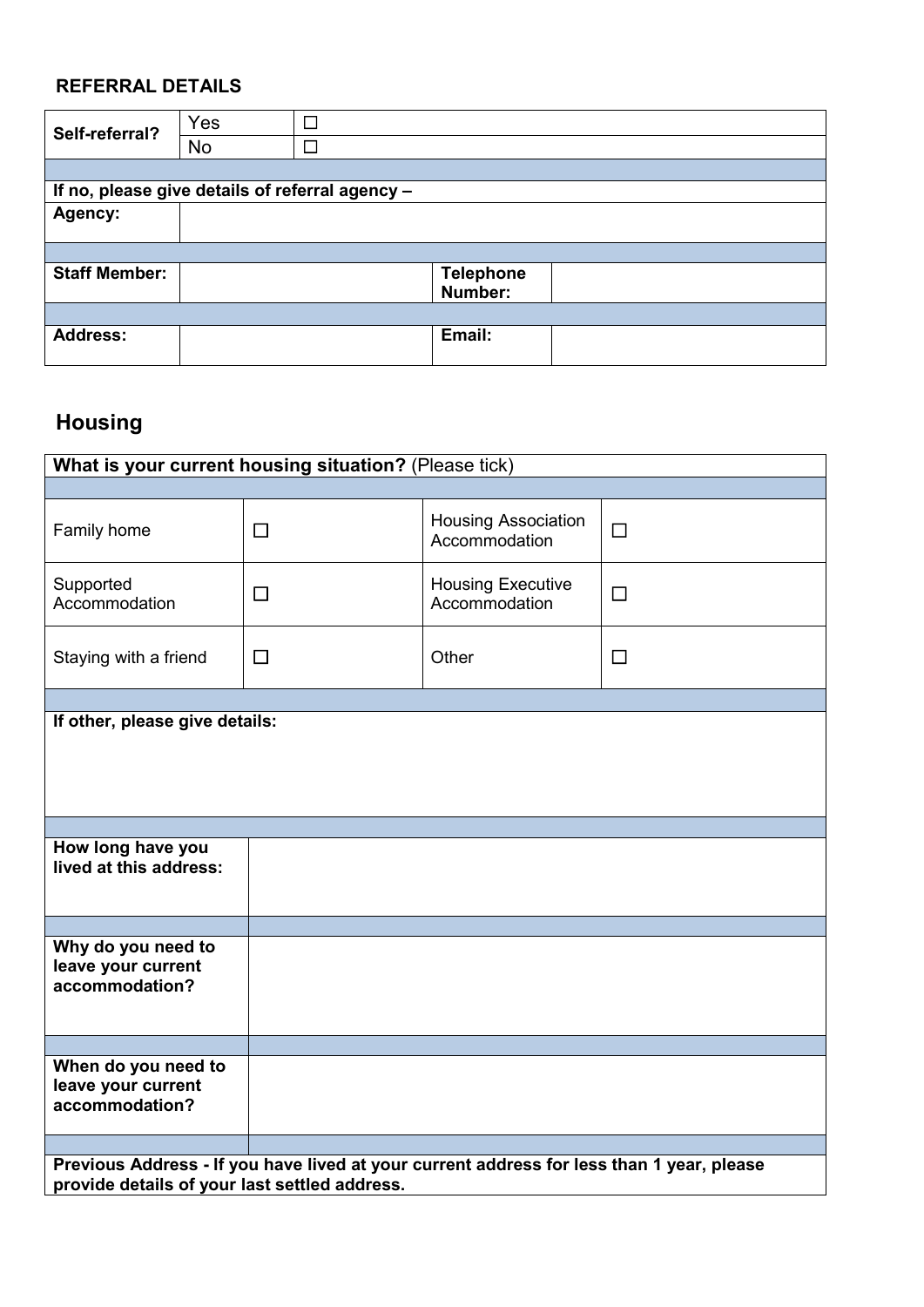| <b>Address:</b> |       |
|-----------------|-------|
|                 |       |
|                 |       |
|                 |       |
|                 |       |
| Dates:          | From: |
|                 | To:   |
|                 |       |

| Type of Accommodation (please tick)                      |        |                                             |        |  |  |  |
|----------------------------------------------------------|--------|---------------------------------------------|--------|--|--|--|
|                                                          |        |                                             |        |  |  |  |
| Family home                                              | $\Box$ | <b>Housing Association</b><br>Accommodation | $\Box$ |  |  |  |
| Supported<br>Accommodation                               | □      | <b>Housing Executive</b><br>Accommodation   | $\Box$ |  |  |  |
| Staying with a friend                                    | $\Box$ | Other                                       | $\Box$ |  |  |  |
|                                                          |        |                                             |        |  |  |  |
| If other, please give details:                           |        |                                             |        |  |  |  |
|                                                          |        |                                             |        |  |  |  |
| <b>Reason for leaving:</b>                               |        |                                             |        |  |  |  |
|                                                          |        |                                             |        |  |  |  |
|                                                          |        |                                             |        |  |  |  |
|                                                          |        |                                             |        |  |  |  |
|                                                          |        |                                             |        |  |  |  |
| Do you receive Housing benefit for your current address? |        |                                             |        |  |  |  |
| Yes                                                      |        | No                                          |        |  |  |  |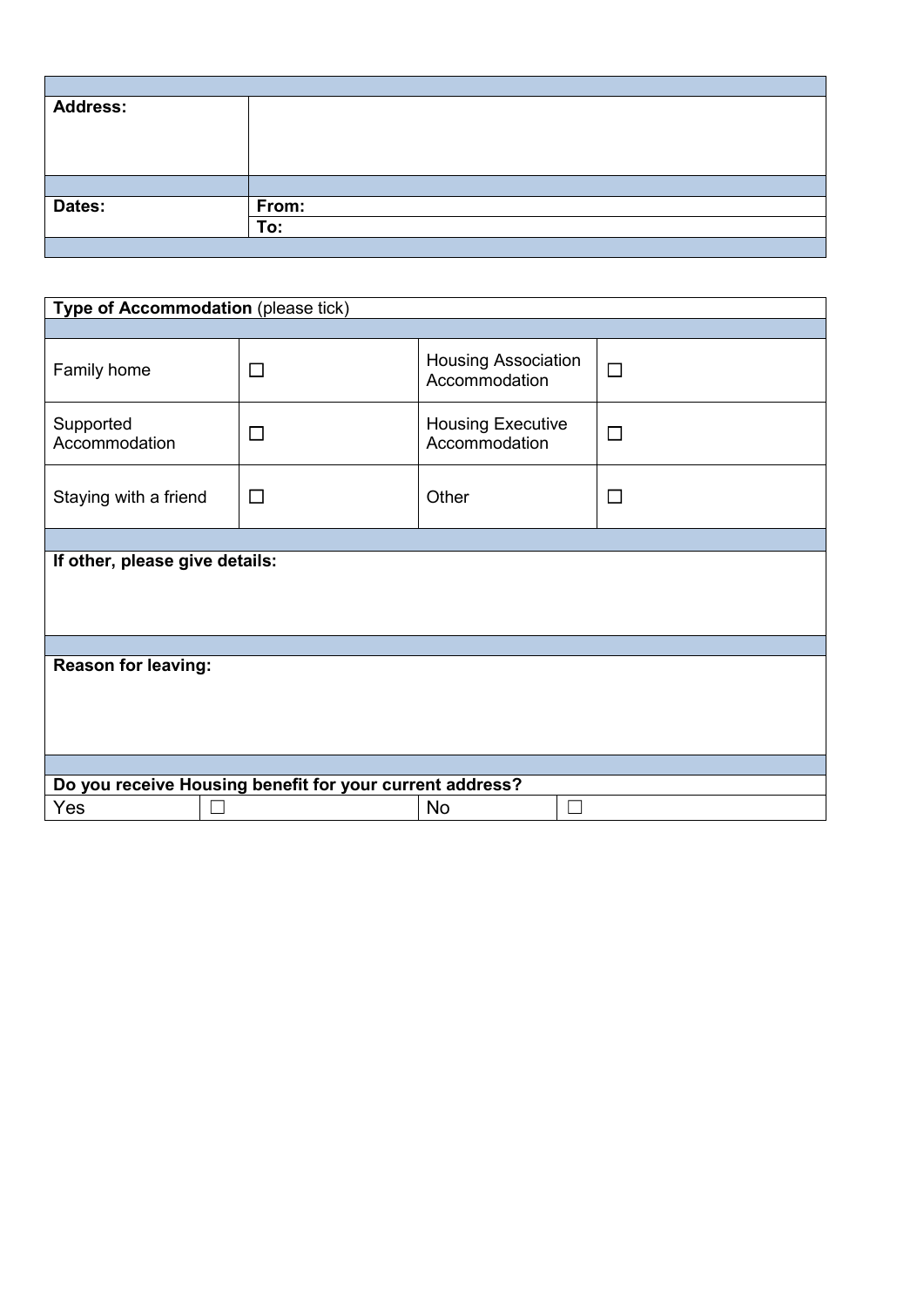# **INCOME**

| Are you in paid employment?                         |        |                                        |                                     |             |                          |                            |        |
|-----------------------------------------------------|--------|----------------------------------------|-------------------------------------|-------------|--------------------------|----------------------------|--------|
| Yes                                                 |        |                                        | <b>No</b>                           |             | $\overline{\phantom{a}}$ |                            |        |
|                                                     |        |                                        |                                     |             |                          |                            |        |
| If yes -                                            |        |                                        |                                     |             |                          |                            |        |
| How much do you                                     | £      |                                        |                                     |             |                          |                            |        |
| get paid?                                           | Weekly | $\Box$                                 | Fortnightly                         | $\Box$      |                          | Monthly                    | $\Box$ |
|                                                     |        |                                        |                                     |             |                          |                            |        |
| Are you in receipt of benefits or any other income? |        |                                        |                                     |             |                          |                            |        |
| Yes                                                 |        |                                        | <b>No</b>                           |             | $\overline{\phantom{0}}$ |                            |        |
|                                                     |        |                                        |                                     |             |                          |                            |        |
| If yes, tick all boxes that apply                   |        |                                        |                                     |             |                          |                            |        |
|                                                     |        |                                        |                                     |             |                          |                            |        |
| <b>Universal Credit</b>                             | П      |                                        | Personal<br>Independence<br>Payment |             |                          | $\Box$                     |        |
| <b>Job Seekers</b><br>П<br>Allowance                |        | <b>Employment Support</b><br>Allowance |                                     |             | $\Box$                   |                            |        |
| Income Support<br>$\perp$                           |        |                                        | Educational<br>Allowance            | Maintenance |                          | П                          |        |
| Student loan/grant                                  | П      | Other                                  |                                     |             | $\Box$                   |                            |        |
|                                                     |        |                                        |                                     |             |                          |                            |        |
| If other, please specify:                           |        |                                        |                                     |             |                          |                            |        |
| Name of Benefit/Income                              |        | <b>Amount</b>                          |                                     |             |                          | Weekly/fortnightly/Monthly |        |
|                                                     |        | £                                      |                                     |             |                          |                            |        |
|                                                     |        | £                                      |                                     |             |                          |                            |        |
|                                                     |        | £                                      |                                     |             |                          |                            |        |
|                                                     |        | £                                      |                                     |             |                          |                            |        |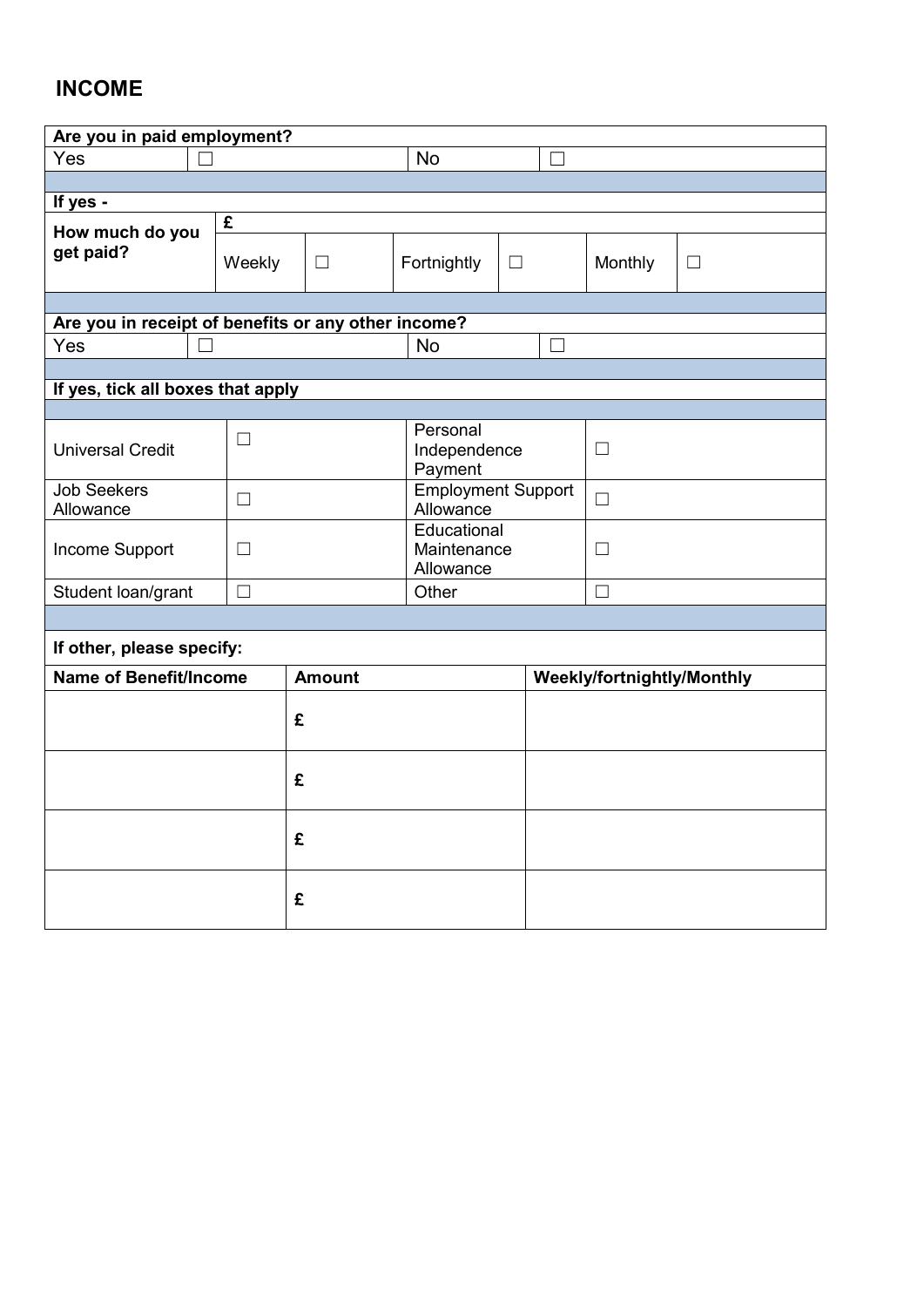# **EMPLOYMENT AND TRAINING**

| Please tell us what you are doing at present |   |                                  |        |  |  |
|----------------------------------------------|---|----------------------------------|--------|--|--|
|                                              |   |                                  |        |  |  |
| Tick all boxes that apply to you             |   |                                  |        |  |  |
| I am in full time<br>education               |   | I am in part time<br>education   | П      |  |  |
| I am in full time<br>employment              |   | am unemployed                    | П      |  |  |
| I am in part time<br>employment              | □ | am not working due<br>to illness | $\Box$ |  |  |
| If other, please specify:                    |   |                                  |        |  |  |
|                                              |   |                                  |        |  |  |
|                                              |   |                                  |        |  |  |
|                                              |   |                                  |        |  |  |
|                                              |   |                                  |        |  |  |

## **CRIMINAL CONVICTIONS / OFFENDING**

| Have you ever been -                                                      |                               |     |                                                                        |           |                                                                         |             |
|---------------------------------------------------------------------------|-------------------------------|-----|------------------------------------------------------------------------|-----------|-------------------------------------------------------------------------|-------------|
|                                                                           |                               |     |                                                                        |           |                                                                         |             |
| In trouble with the police                                                |                               | Yes | $\Box$                                                                 | <b>No</b> |                                                                         | <b>Tara</b> |
| In Prison                                                                 |                               | Yes | $\Box$                                                                 | <b>No</b> |                                                                         |             |
| <b>On Probation</b>                                                       |                               | Yes | $\Box$                                                                 | <b>No</b> |                                                                         |             |
|                                                                           |                               |     |                                                                        |           |                                                                         |             |
| If you have answered yes to any of the above, please give details below - |                               |     |                                                                        |           |                                                                         |             |
| <b>Offences/ Charges</b>                                                  | Age when offence<br>committed |     | <b>Outcome Custodial,</b><br>suspended<br>sentence,<br>Probation, etc. |           | Duration of prison,<br>probation, community<br>service. Sentence Served |             |
|                                                                           |                               |     |                                                                        |           |                                                                         |             |
|                                                                           |                               |     |                                                                        |           |                                                                         |             |
|                                                                           |                               |     |                                                                        |           |                                                                         |             |
|                                                                           |                               |     |                                                                        |           |                                                                         |             |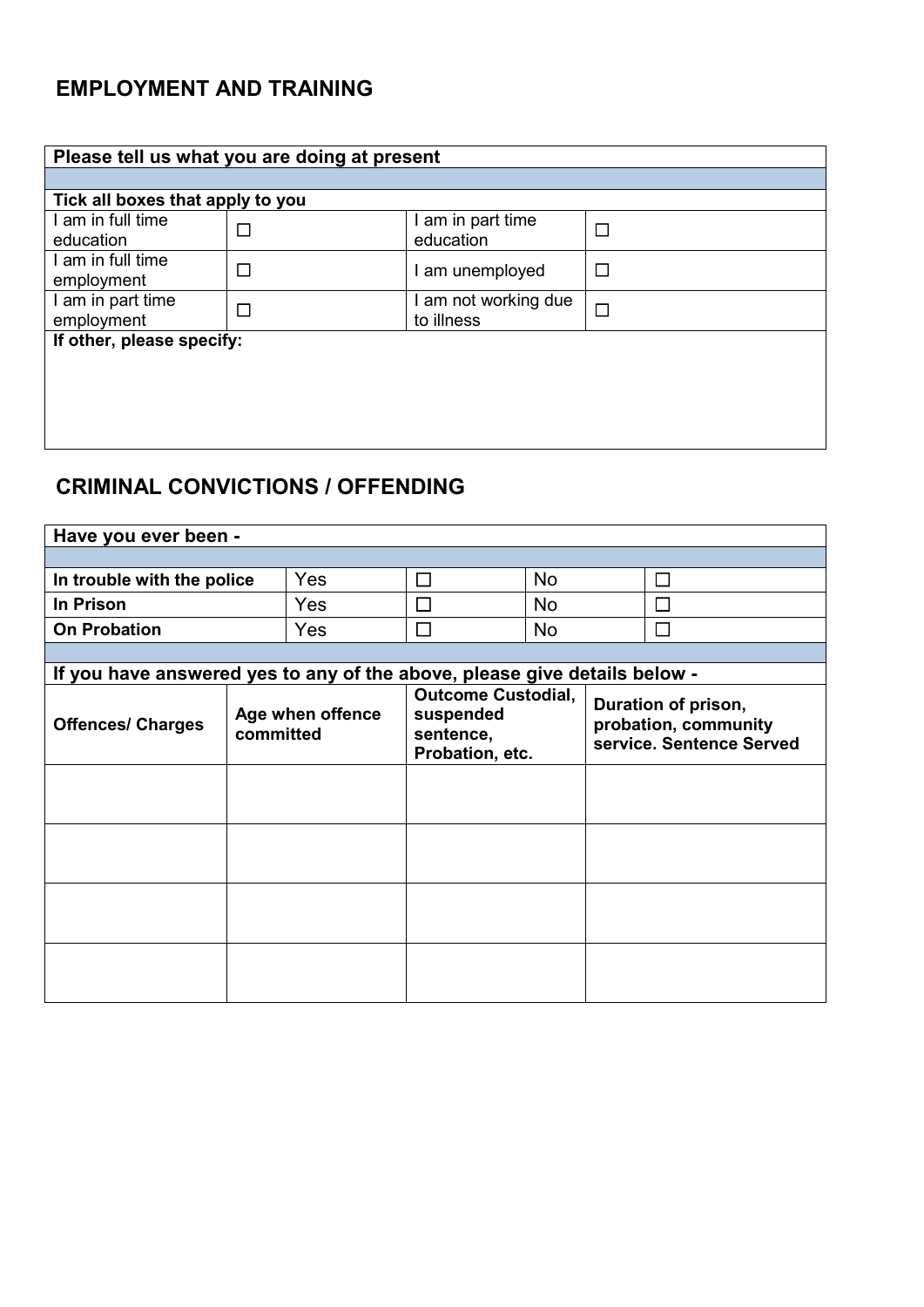## **HEALTH**

| Are you registered with a doctor?                   |  |    |  |  |  |  |
|-----------------------------------------------------|--|----|--|--|--|--|
| Yes                                                 |  | No |  |  |  |  |
|                                                     |  |    |  |  |  |  |
| Please give details of any current health problems: |  |    |  |  |  |  |
|                                                     |  |    |  |  |  |  |
|                                                     |  |    |  |  |  |  |
|                                                     |  |    |  |  |  |  |
|                                                     |  |    |  |  |  |  |

### **PROFESSIONAL SUPPORT**

|                                      | Please give details of any professionals / agencies you are involved with - |
|--------------------------------------|-----------------------------------------------------------------------------|
|                                      |                                                                             |
| CPN:                                 |                                                                             |
| <b>Social</b><br><b>Worker:</b>      |                                                                             |
| Probation<br>Officer:                |                                                                             |
| Other,<br>please<br>give<br>details: |                                                                             |

### **ADDITIONAL INFORMATION**

| Please provide any further information relevant to your application |  |  |  |  |
|---------------------------------------------------------------------|--|--|--|--|
|                                                                     |  |  |  |  |
|                                                                     |  |  |  |  |
|                                                                     |  |  |  |  |
|                                                                     |  |  |  |  |
|                                                                     |  |  |  |  |
|                                                                     |  |  |  |  |
|                                                                     |  |  |  |  |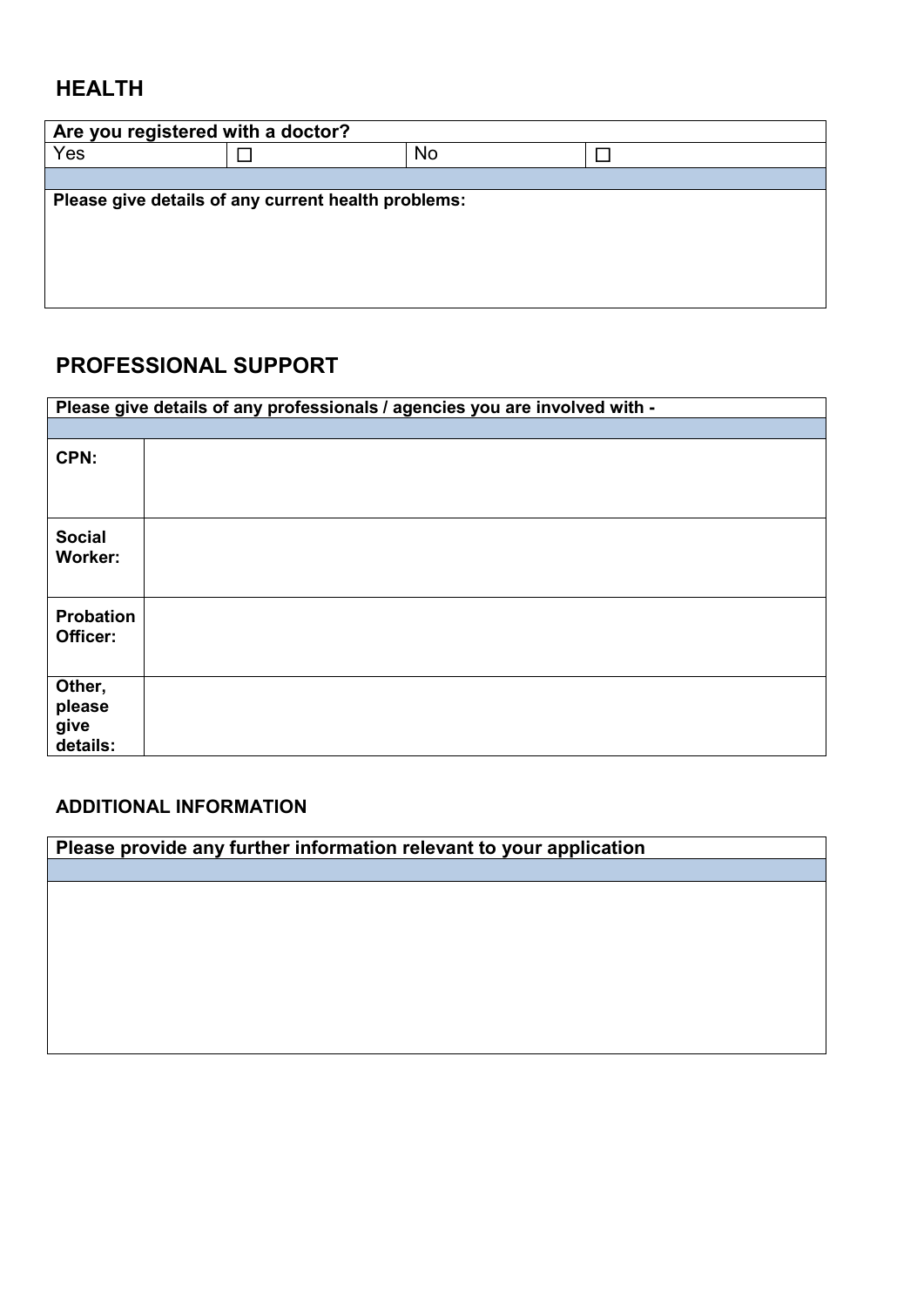#### **REFERENCES**

| Please provide the names and contact details of 2 referees who have known you, in a<br>professional or supportive capacity, within the last two years. |        |                      |        |  |
|--------------------------------------------------------------------------------------------------------------------------------------------------------|--------|----------------------|--------|--|
| These could be a tutor, teacher, support worker, youth worker, social worker, probation                                                                |        |                      |        |  |
| officer or other professional.                                                                                                                         |        |                      |        |  |
| Family members or friends cannot be used.                                                                                                              |        |                      |        |  |
|                                                                                                                                                        |        |                      |        |  |
| Referee 1                                                                                                                                              |        | <b>Referee 2</b>     |        |  |
|                                                                                                                                                        |        |                      |        |  |
| Name:                                                                                                                                                  |        | Name:                |        |  |
|                                                                                                                                                        |        |                      |        |  |
| <b>Address:</b>                                                                                                                                        |        | <b>Address:</b>      |        |  |
|                                                                                                                                                        |        |                      |        |  |
|                                                                                                                                                        |        |                      |        |  |
|                                                                                                                                                        |        |                      |        |  |
|                                                                                                                                                        |        |                      |        |  |
|                                                                                                                                                        |        |                      |        |  |
|                                                                                                                                                        |        |                      |        |  |
| <b>Telephone</b>                                                                                                                                       |        | <b>Telephone</b>     |        |  |
| number:                                                                                                                                                |        | Number:              |        |  |
|                                                                                                                                                        |        |                      |        |  |
| Email:                                                                                                                                                 |        | Email:               |        |  |
|                                                                                                                                                        |        |                      |        |  |
|                                                                                                                                                        |        |                      |        |  |
| <b>Relationship:</b>                                                                                                                                   |        | <b>Relationship:</b> |        |  |
|                                                                                                                                                        |        |                      |        |  |
|                                                                                                                                                        |        |                      |        |  |
| Are you related to any member of staff employed by The Strand Foyer or Apex Housing                                                                    |        |                      |        |  |
| <b>Association?</b>                                                                                                                                    |        |                      |        |  |
| Yes                                                                                                                                                    | $\Box$ | <b>No</b>            | $\Box$ |  |
|                                                                                                                                                        |        |                      |        |  |
| If yes, please give details:                                                                                                                           |        |                      |        |  |
|                                                                                                                                                        |        |                      |        |  |
|                                                                                                                                                        |        |                      |        |  |
|                                                                                                                                                        |        |                      |        |  |
|                                                                                                                                                        |        |                      |        |  |
|                                                                                                                                                        |        |                      |        |  |
|                                                                                                                                                        |        |                      |        |  |
| I declare that all information given in this form is true to the best of my knowledge.                                                                 |        |                      |        |  |
|                                                                                                                                                        |        |                      |        |  |
| Signature:                                                                                                                                             |        |                      | Date:  |  |
|                                                                                                                                                        |        |                      |        |  |